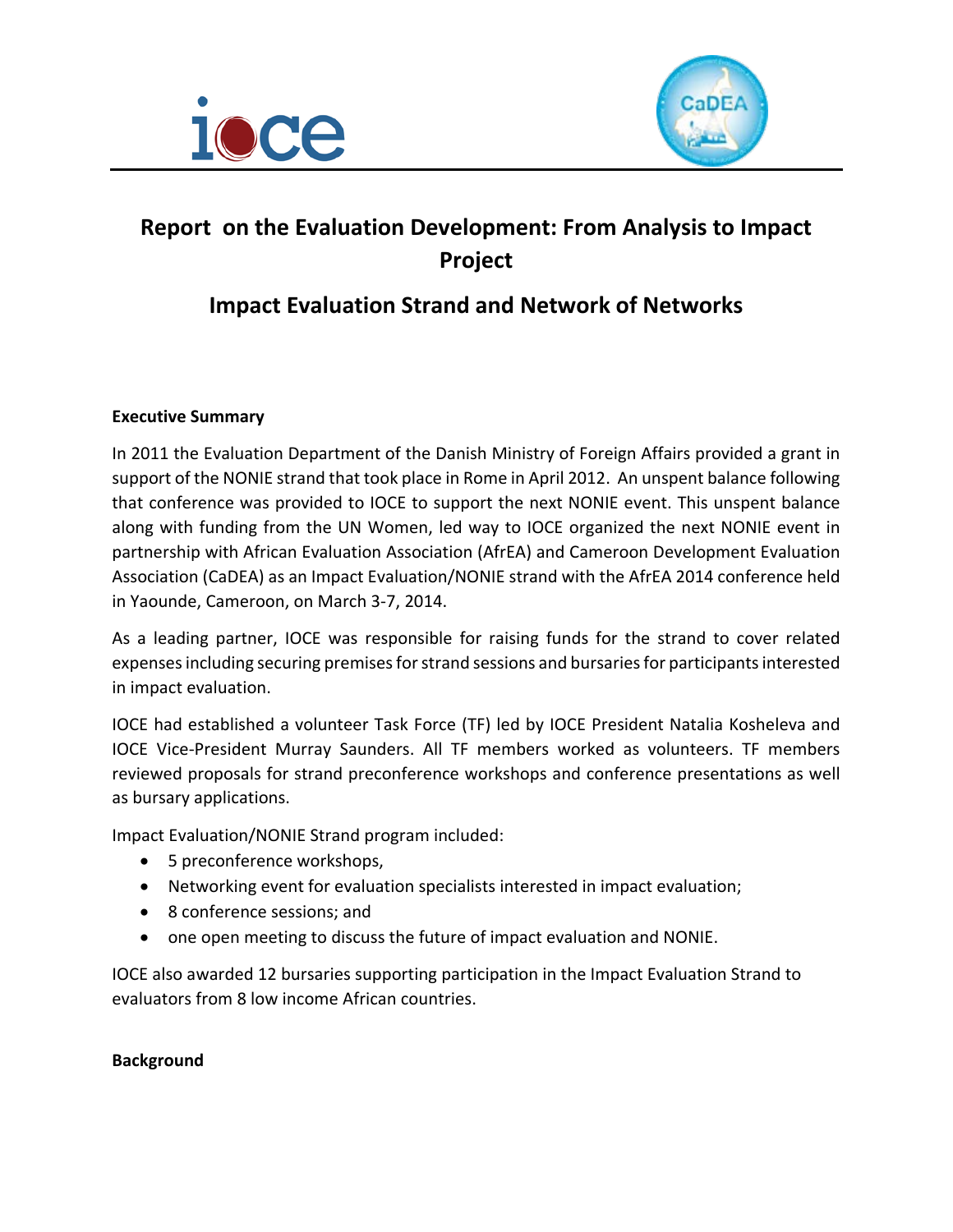



Network of Networks for Impact Evaluation (NONIE) is an informal partnership of organizations committed to promotion of high quality impact evaluation. NONIE members include the Organisation for Economic o-operation and Development's Development Assistance Committee (OECD/DAC) Evaluation Network, the United Nations Evaluation Group (UNEG), the Evaluation Cooperation Group (ECG), and the International Organization for Cooperation in Evaluation (IOCE). NONIE members take turns to organize NONIE knowledge exchange events – either as a standalone events or as part of bigger evaluation conferences.

In 2012, the NONIE event was organized by UNIDO in a format of a stand-alone conference and took place in Rome in April 2012. At the NONIE Business Meeting conducted within the framework of this conference, it was agreed that International Organization for Cooperation in Evaluation (IOCE) would organize the next NONIE event in conjunction with African Evaluation Association (AfrEA) 2014 conference. UNIDO agreed to pass to IOCE any savings from Rome NONIE event to be applied towards the next event.

The IOCE is an international membership organization that brings together national and regional evaluation associations, societies and networks that provides leadership in evaluation worldwide by encouraging demand for evaluation, and supporting organizational capacity of evaluation associations. AfrEA is a member of the IOCE, with two AfrEA representatives serving on the IOCE Board.

# **Operational arrangements for NONIE 2014 event**

In April 2013 the IOCE President attended an AfrEA Board meeting to discuss preparation for AfrEA 2014 conference and the NONIE event integrated into this conference. The IOCE and AfrEA agreed that the NONIE event would be organized as an Impact Evaluation Strand fully integrated into the conference. The IOCE took responsibility for substantive management of the strand and for raising and managing funds to cover related expenses including securing premises for strand sessions and bursaries for participants interested in impact evaluation. AfrEA took the responsibility for reaching out to potential strand participants in Africa to ensure strong participation of African evaluation specialists and for collection of strand presentation proposals. AfrEA was also responsible for incorporation of Impact Strand Session into the conference program and overall conference logistics. Cameroon Development Evaluation Association (CaDEA), AfrEA member and partner hosting the AfrEA conference in Younde, Cameroon, took the responsibility for financial management and logistics in Cameroon.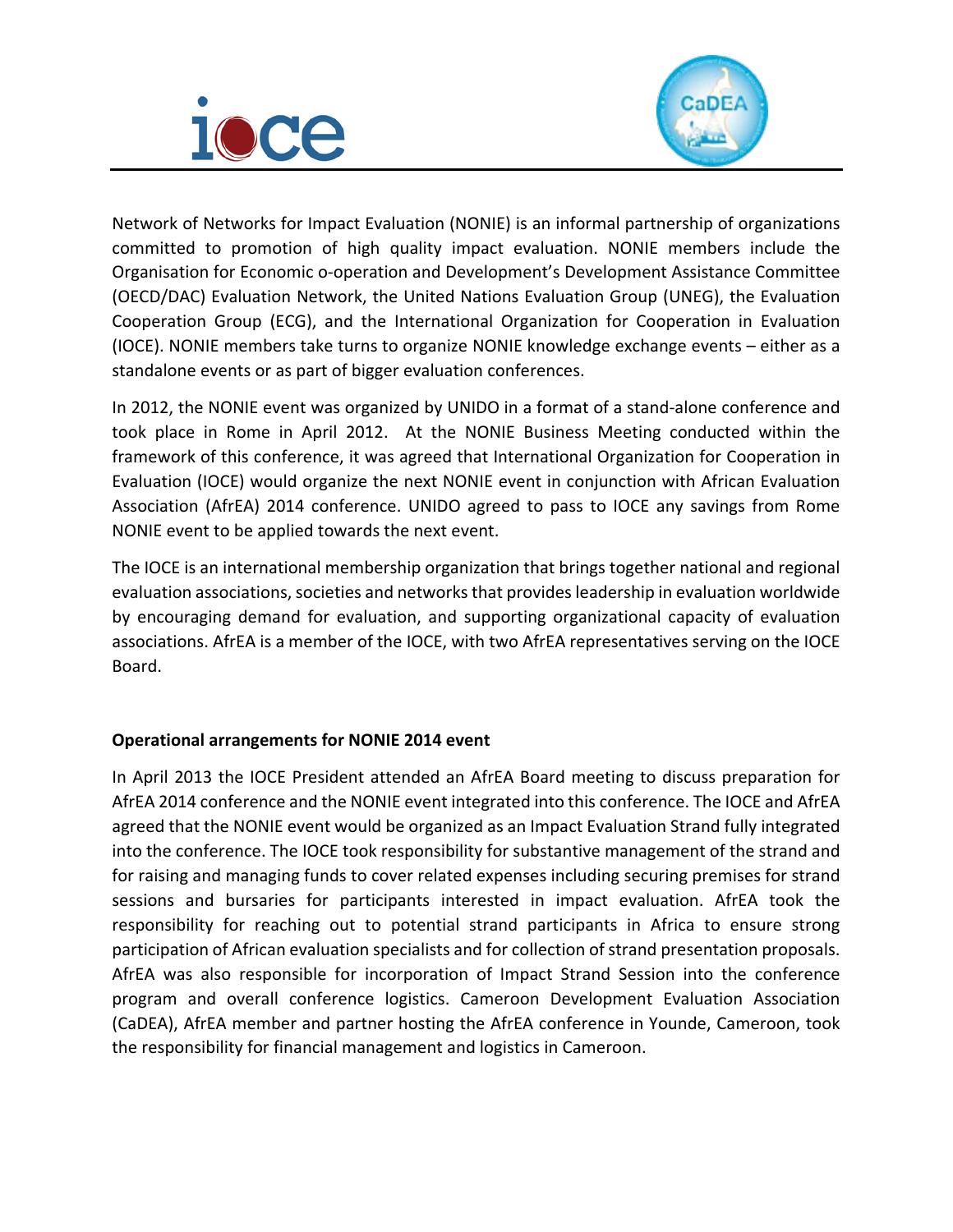



## **Impact Evaluation/NONIE strand program**

The IOCE had established a volunteer Task Force (TF) led by IOCE President Natalia Kosheleva and IOCE Vice-President Murray Saunders. TF members reviewed proposals for strand preconference workshops and conference presentations. All TF members worked as volunteers.

Resulting Impact Evaluation Strand program included:

- 5 preconference workshops,
- Networking event for evaluation specialists interested in impact evaluation;
- 8 conference sessions; and
- one open meeting to discuss the future of impact evaluation and NONIE.

IOCE President Natalia Kosheleva coordinated strand events on the ground in Yaounde with AfrEA and CADEA staff. In addition she and IOCE Treasurer Martha McGuire chaired Impact Evaluation strand sessions.

## **Bursaries Management**

TF members also reviewed applications for Impact Evaluation Strand bursaries. The IOCE had a joint call for bursary applications with the International Initiative for Impact Evaluation (3ie) to minimise the workload for applicants. Participants were assessed based on their existing experience in the field of impact evaluation as well as their ability to use the knowledge gained at the conference and to share it with colleagues. The IOCE also tried to maximize the geographical coverage of bursaries.

IOCE was able to provide bursaries to attend the Impact Evaluation Strand at the AfrEA 2014 conference to eight participants based in low-income countries outside Cameroon:

| # | <b>Name</b>          | <b>Country</b>      | <b>Affiliation</b>                                  |  |
|---|----------------------|---------------------|-----------------------------------------------------|--|
|   | Mr. Bernard Sawadogo | <b>Burkina Faso</b> | University of Ouagadougou                           |  |
| 2 | Ms. Fiker Abebe      | Ethiopia            | Girl Hub Ethiopia                                   |  |
| 3 | Mr. Awuor Ponge      | Kenya               | Institute of Policy Analysis and<br>Research (IPAR) |  |
| 4 | Mr. Jackson Mutavi   | Kenya               | <b>Bindaas Social Ventures</b>                      |  |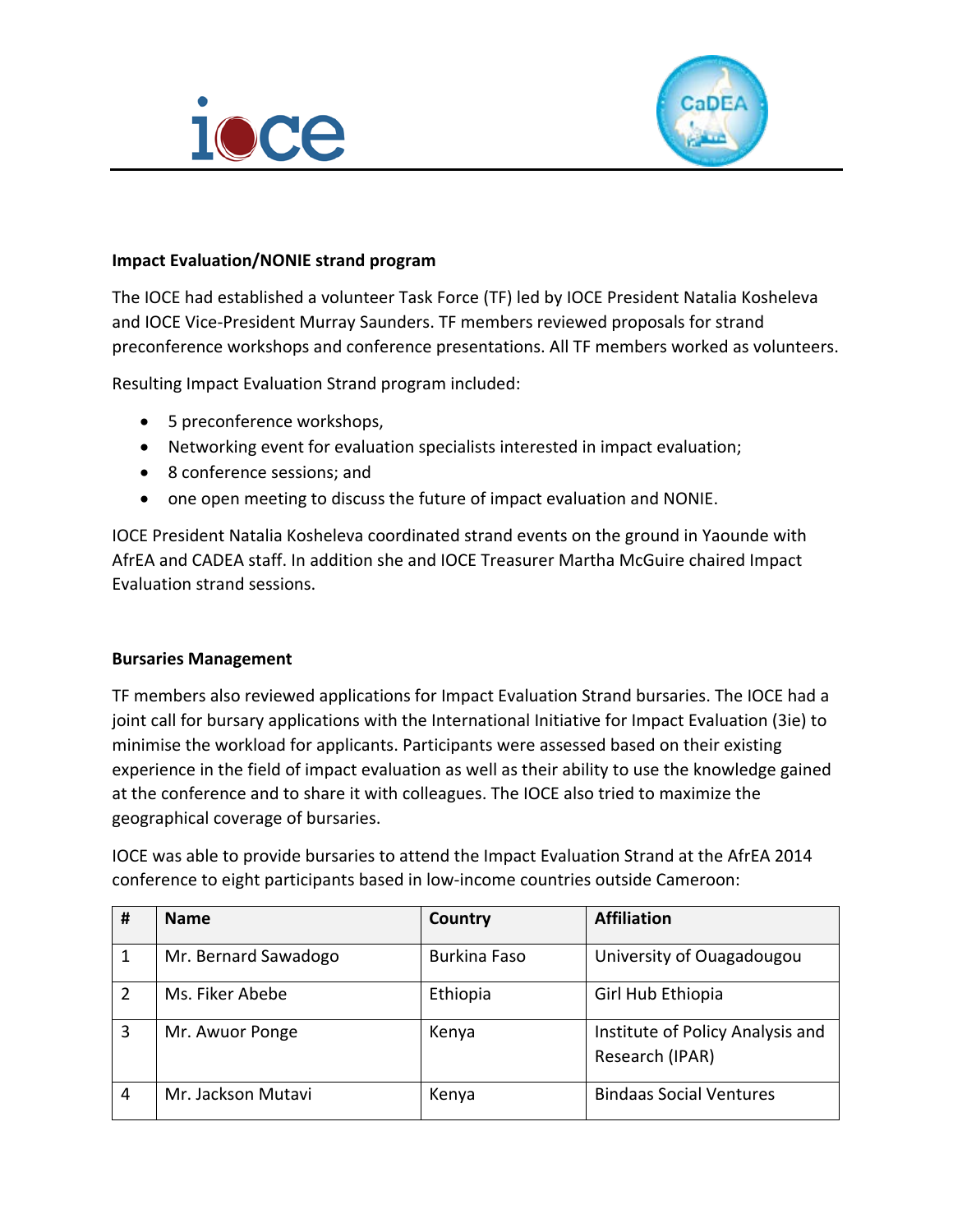



| 5 | Mr. Charles Jumbe           | Malawi     | Lilongwe University of<br><b>Agriculture and Natural</b><br>Resources |  |
|---|-----------------------------|------------|-----------------------------------------------------------------------|--|
| 6 | Ms. Kany Roseline Sidibe    | Mali       | <b>Research Center MARIKANI</b>                                       |  |
|   | Ms. Kissa Mwaisoba          | Tanzania   | Agriculture Research Institute                                        |  |
| 8 | Ms. Jocelyne Rakotondrazafy | Madagascar | Aide et Action International                                          |  |

The IOCE Secretariat purchased air tickets for bursary participants, paid their conference fees directly to AfrEA and organized the transfer of DSA and visa fee subsidies to them. All bursary recipients were highly satisfied with the quality of support provided by the IOCE Secretariat.

The IOCE Secretariat managed to get lowest fare air tickets to most participants from outside Cameroon which resulted in some savings in the bursary budget. Given that by this time all reasonably priced air tickets to Yaounde were sold out, the IOCE decided to use the budget saving to support attendance of evaluation specialists from Cameroon who were based outside Yaounde.

These participants were selected in cooperation with AfrEA Board. Bursaries were awarded to four evaluation specialists from Cameroon:

| # | <b>Name</b>             | <b>Affiliation</b>                                |
|---|-------------------------|---------------------------------------------------|
|   | Mr. David Ngoh Essoh    | <b>Cameron Development Evaluation Association</b> |
|   | Ms. Inès Ayangma Abedie | <b>Cameron Development Evaluation Association</b> |
| 3 | Mr. Fule Chi Bemieh     | Research Center MINADER Nyong & Mfoumou           |
| 4 | Mr. Blaise Moumben      | Cameron Development Evaluation Association        |

The IOCE and AfrEA have agreed that AfrEA will receive and manage the bursaries for participants from Cameroon, including making hotel arrangements.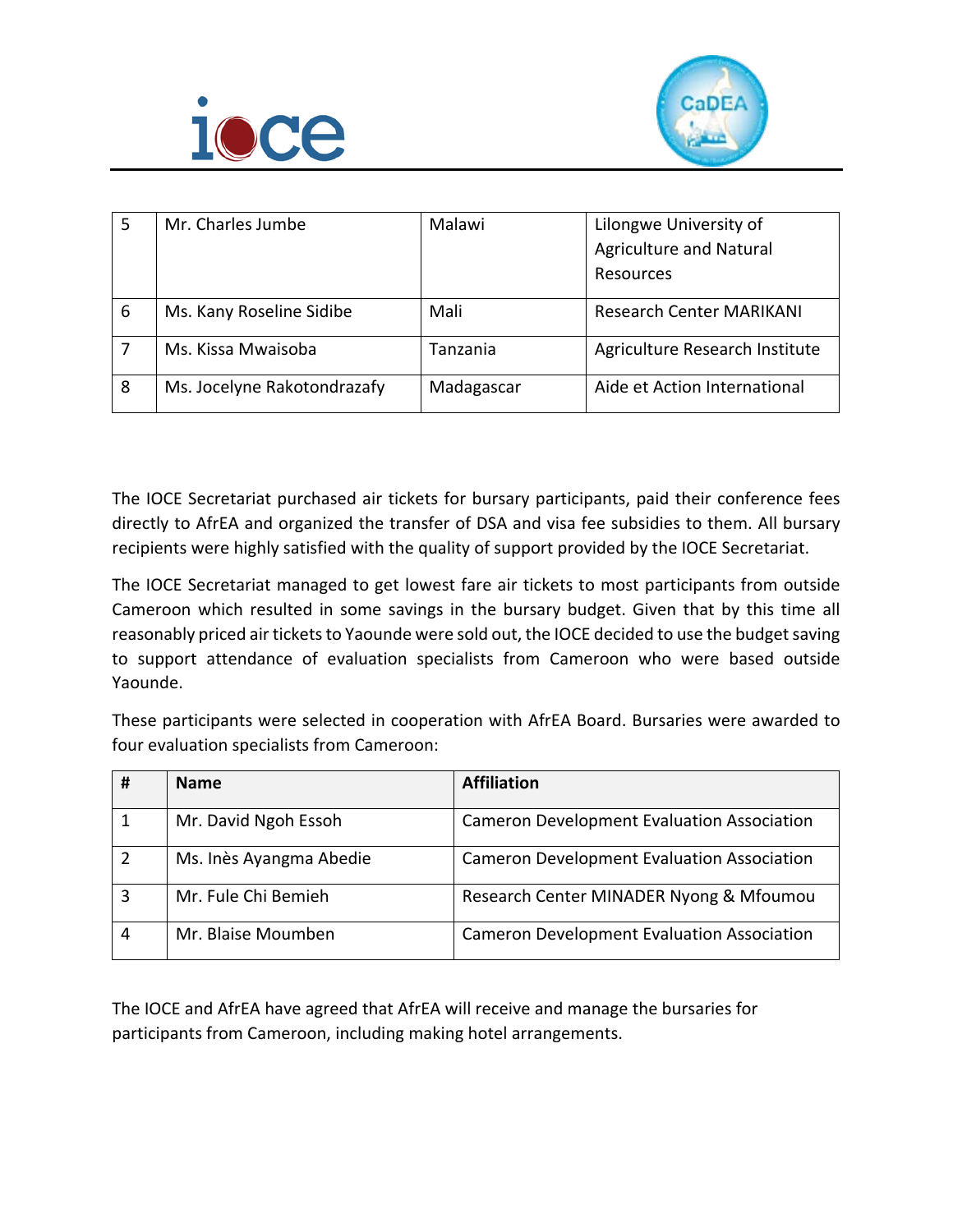



At the conference the IOCE team took special efforts to enhance the conference experience of the bursary recipients. They were introduced the several leading international experts in the field of impact evaluation present at the conference. The IOCE representatives at the conference also introduced bursary recipients to each other and encouraged them to stay in contact after the conference.





Bursary recipients Kany Roseline Sidibe and Jocelyne Rakotondrazafy talking to Burt Perrin, one of the leading international experts in the field of impact evaluation.

After the conference the IOCE received a number of very

Bursary recipients Charles Jumbe and Fiker Abebe.

positive comments from the bursary recipients. For example, here is the comment from a person who attended a session on impact evaluation of agricultural projects: "It was an incredibly powerful experience. I learned a lot from being a part of the panel. Throughout the session I felt supported by her (chair) open nature and willingness to explore". Overall assessment of the usefulness of attending the Impact Evaluation Strand was also very positive. "I would wish to say that this was an invaluable learning experience for me. As a new evaluator I found it very rewarding to be able to share my work with my peers. This year's conference brought us an

open, supportive, and knowledgeable group", commented one of the participants.

## **Financial Report**

The report below is a representation of the funds spent on this project. All amounts are in US funds.

| <b>Expenses</b>                        | <b>Amount</b>   |             |
|----------------------------------------|-----------------|-------------|
| <b>Bursaries</b>                       |                 | \$6,300     |
| <b>IOCE President Travel to Youndé</b> |                 | \$3,070.00  |
| Share of conference premices costs     |                 | \$9,000.00  |
| Networking event                       |                 | \$1,400.00  |
| Administrative fee                     |                 | \$6,344.00  |
|                                        | <b>Subtotal</b> | \$26,110.00 |